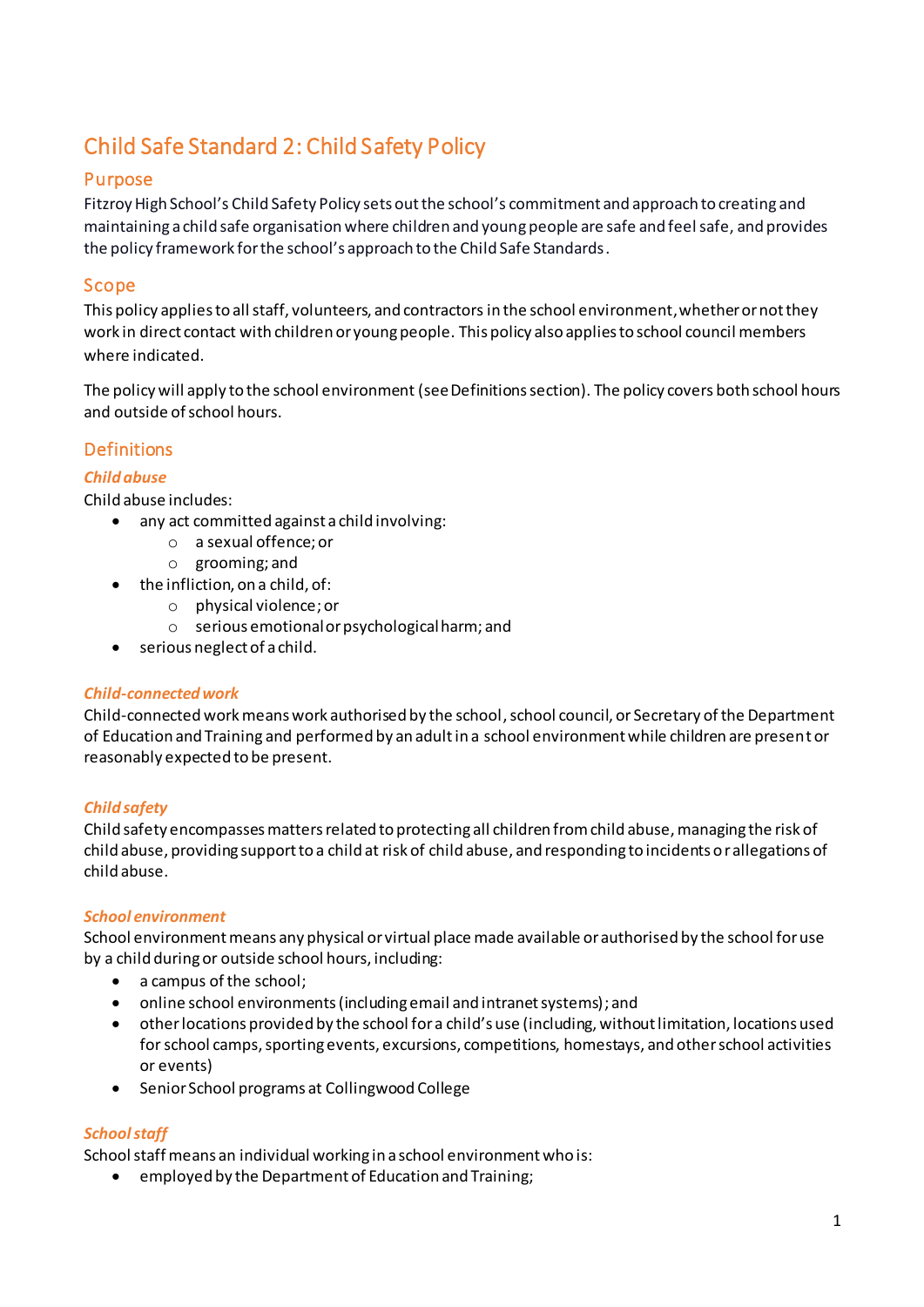- directly engaged or employed by a school council; or
- a volunteer or a contracted service provider (whether or not a body corporate or any other person is an intermediary).

# STATEMENT OF COMMITMENT TO CHILD SAFETY AND CHILD SAFETY PRINCIPLES

Fitzroy High School is committed to the safety and wellbeing of all children and young people. This will be the primary focus of our care and decision-making.

The school's approach to creating and maintaining a child safe school environment is guided by our school vision, philosophy and values.

### **Vision**

Fitzroy High School values children as individual learners who are full of potential and capable of excellence. Our students will be lifelong learners, reflective and creative thinkers, responsible and active citizens, and resilient and adaptable problem solvers able to navigate through an uncertain and constantly changing future. Fitzroy is a learning community where students and teams of teachers work together to:

- Achieve high standards so that all students fulfil their capabilities in academic, intellectual, social, emotional and physical development
- **EXECEDE EXECTEDE FIGHTS CHEDET FIGHTS CHARGE FIGHTS** Celebrate diversity and er, including class, culture, race, gender, sexuality and ethnicity
- Build a cohesive, compassionate and proud school community with a productive legacy for the future
- Develop beyond our current capacity through continuous change and review
- **Participate in and contribute to our wider community.**

### **Philosophy**

Fitzroy High embraces a bold and ambitious dream: striving for excellence and equity. We aim to be a humane learning community in which teachers use relationships to deepen their knowledge of students. This is in order to engage all of them in an intellectually challenging education based on powerful ideas, help them toward social maturity, and prepare them for a life of meaningful possibilities and active participation as Australian and global citizens.

#### **Values**

At Fitzroy High School our values guide the decisions and behaviours of all members of our school community, including in relation to child safety:

- Trust
- Engage
- Respect

Fitzroy High School has zero tolerance for child abuse.

We are committed to providing a child safe environment where children and young people are safe and feel safe, and their voices are heard about decisions that affect their lives. Our child safe policies, procedures, strategies and practices will be inclusive of the needs of all children, particularly Aboriginal and Torres Strait Islander children, children from culturally and linguistically diverse backgrounds, children with disabilities, and children who are vulnerable.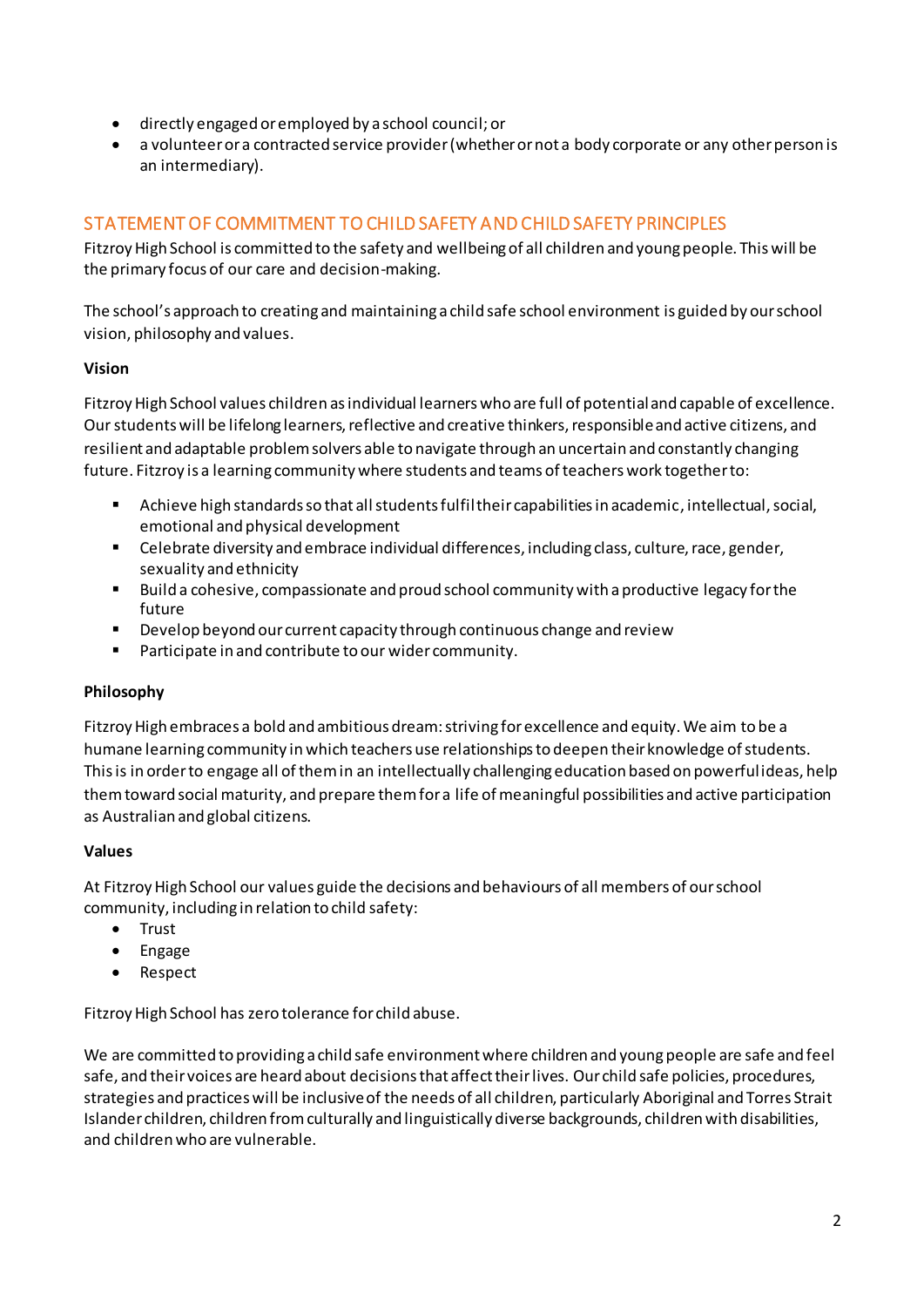Every person involved in Fitzroy High School has a responsibility to understand the important and specific role they play individually and collectively to ensure that the wellbeing and safety of all children and young people is at the forefront of all they do and every decision they make.

# Child safety principles

In its planning, decision-making and operations, Fitzroy High School will:

- 1. Take a preventative, proactive and participatory approach to child safety;
- 2. Value and empower children to participate in decisions which affect their lives;
- 3. Foster a culture of openness that supports all persons to safely disclose risks of harm to children;
- 4. Respect diversity in cultures and child rearing practices while keeping child safety paramount;
- 5. Provide written guidance on appropriate conduct and behaviour towards children;
- 6. Engage only the most suitable people to work with children and have high quality staff and volunteer supervision and professional development;
- 7. Ensure children know who to talk with if they are worried or are feeling unsafe, and that they are comfortable and encouraged to raise such concerns;
- 8. Report suspected abuse, neglect or mistreatment promptly to the appropriate authorities;
- 9. Share information appropriately and lawfully with other organisations where the safety and wellbeing of children is at risk; and
- 10. Value the input of and communicate regularly with families and carers

# **POLICY**

# Strategies to embed a child safe culture

Fitzroy High School's culture encourages staff, students, parents and the school community to raise, discuss and scrutinise child safety concerns. This makes it more difficult for abuse to occur and remain hidden.

All child safety documents, including this policy, the Child Safety Code of Conduct, the school's Child Safety Responding and ReportingObligations(including Mandatory Reporting) Policy and Procedures, *[Identifying](https://www.education.vic.gov.au/Documents/about/programs/health/protect/ChildSafeStandard5_SchoolsGuide.pdf)  [and Responding to All Forms of Abuse in Victorian Schools](https://www.education.vic.gov.au/Documents/about/programs/health/protect/ChildSafeStandard5_SchoolsGuide.pdf)* and th[e Four Critical Actions for Schools](https://www.education.vic.gov.au/Documents/about/programs/health/protect/FourCriticalActions_ChildAbuse.pdf) are readily available online, on the school website and Compass, and in hard copy, at the school reception, for all staff and students to read at any time.

Child safety is everyone's responsibility. **All school staff** are required to:

- Act in accordance with the school's Child Safety Code of Conduct, which clearly sets out the difference between appropriate and inappropriate behaviour
- Act in accordance with the Child Safety Responding and Reporting Obligations(including Mandatory Reporting) Policy and Procedures at all times, including following th[e Four Critical Actions for Schools](https://www.education.vic.gov.au/Documents/about/programs/health/protect/FourCriticalActions_ChildAbuse.pdf) where necessary
- Undertake annual guidance and training on child safety
- Act in accordance with their legal obligations, including:
	- o Failure to disclose offence (applies to all adults)
		- o Duty of care (applies to all school staff)
		- o Mandatory reporting obligations (applies to all mandatory reporters, including teachers, principals, registered psychologists, and registered doctors and nurses)
		- $\circ$  Failure to protect offence (applies to a person in a position of authority within the school)
		- o Reportable conduct obligations (applies to all school staff in reporting conduct to the principal, and applies to the principal in reporting to Employee Conduct Branch)
		- o Organisational duty of care (applies to the school as an organisation)
		- o For more information on these obligations, see [Identifying and Responding to All Forms of](https://www.education.vic.gov.au/Documents/about/programs/health/protect/ChildSafeStandard5_SchoolsGuide.pdf)  [Abuse in Victorian Schools](https://www.education.vic.gov.au/Documents/about/programs/health/protect/ChildSafeStandard5_SchoolsGuide.pdf).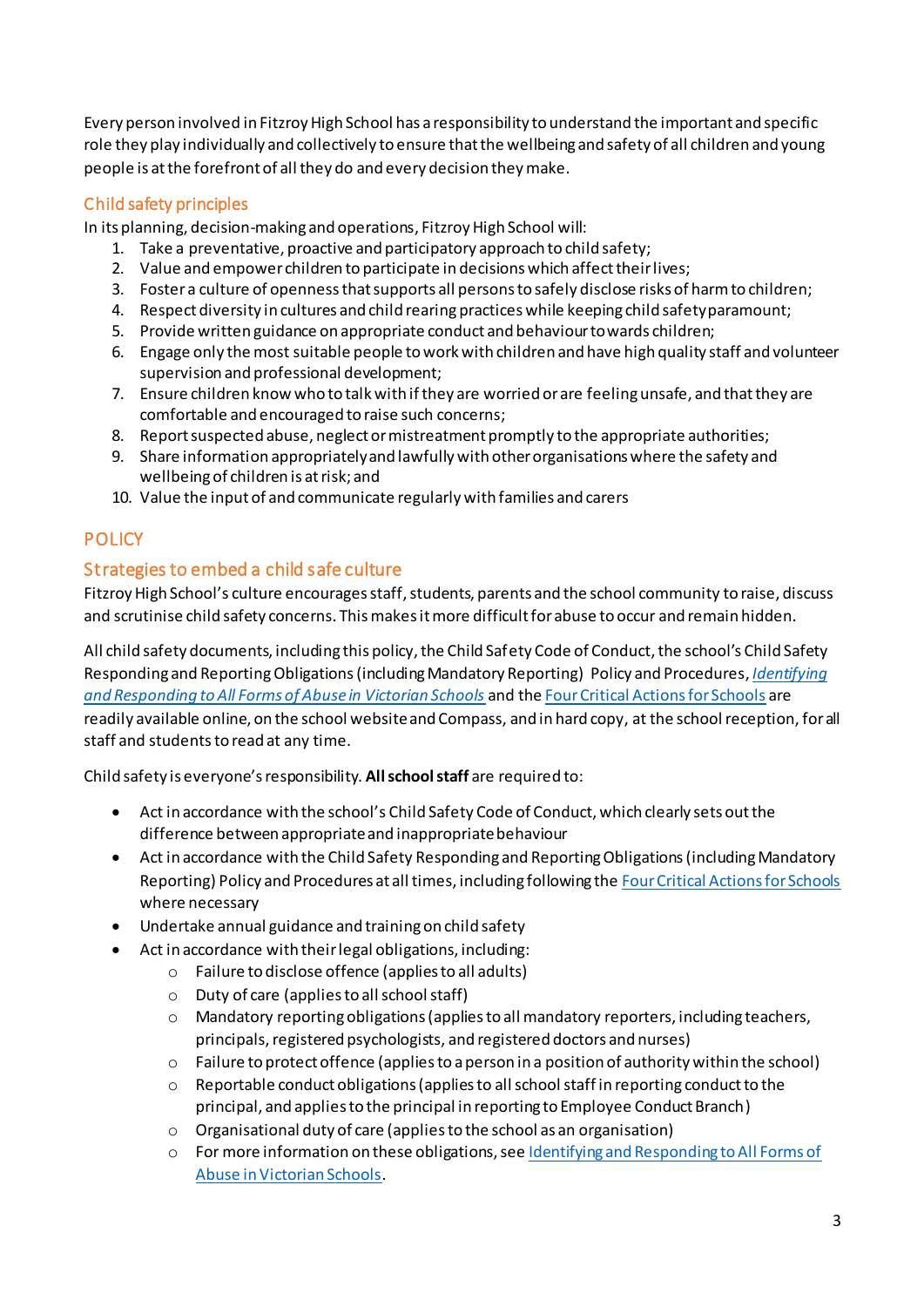As part of Fitzroy High School's child safe culture, **school leadership** (including the principal and assistant principals) will:

- Consider the diversity of all children, including (but not limited to) the needs of Aboriginal and Torres Strait Islander children, children from culturally and linguistically diverse backgrounds, children with disabilities, and children who are vulnerable, when implementing the Child Safe Standards
- Ensure that child safety is a regular agenda item at school leadership meetings and staff meetings
- Encourage and enable staff professional learning and training to build deeper understandings of child safety and prevention of abuse
- Ensure that no one is prohibited or discouraged from reporting an allegation of child abuse to a person external to the school or from making records of any allegation.

As part of Fitzroy High School's child safe culture, **school mandatory reporting staff** are required to:

- Complete the Protecting Children –[Mandatory reporting and other obligations](http://elearn.com.au/det/protectingchildren/) online module every year
- Read the school's Child Safety Code of Conduct on induction, and maintain familiarity with that document
- Read the school's Child Safety Responding and Reporting Obligations(including Mandatory Reporting) Policy and Procedures on induction, and maintain familiarity with that document
- Read the school's Child Safety Policy (this document) on induction, and maintain familiarity with that document.

As part of Fitzroy High School's child safe culture, in performing the functions and powers given to them under the *Education and Training Reform Act 2006*, **school councils and school council members** will:

- Ensure that child safety is a regular agenda item at school council meetings as well as the Community Sub Committee of school council
- Consider the diversity of all children, including (but not limited to) the needs of Aboriginal and Torres Strait Islander children, children from culturally and linguistically diverse backgrounds, children with disabilities, and children who are vulnerable, when making decisions regarding the Child Safe **Standards**
- Undertake annual guidance and training on child safety, such as th[e Child Safe Standards School](https://www.education.vic.gov.au/Documents/about/programs/health/protect/school-council-training.pptx)  [Council Training](https://www.education.vic.gov.au/Documents/about/programs/health/protect/school-council-training.pptx) PowerPoint.
- Approve the Child Safety Code of Conduct to the extent thatit applies to school council employees and members, and if updated, note the new document in its school council meeting minutes
- When hiring employees, ensure that selection, supervision and management practices are child safe (unless delegated to the principal).

School leadership will maintain records of the above processes.

# Roles and responsibilities

School leaders will ensure that each person understands their role, responsibilities and behaviour expected in protecting children and young people from abuse and neglect. Staff will comply with the school's Child Safety Code of Conduct, which sets out clearly the difference between appropriate and inappropriate behaviour.

Specific child safety responsibilities:

The Principal is responsible for reviewing and updating the Child Safety Policy every 3years.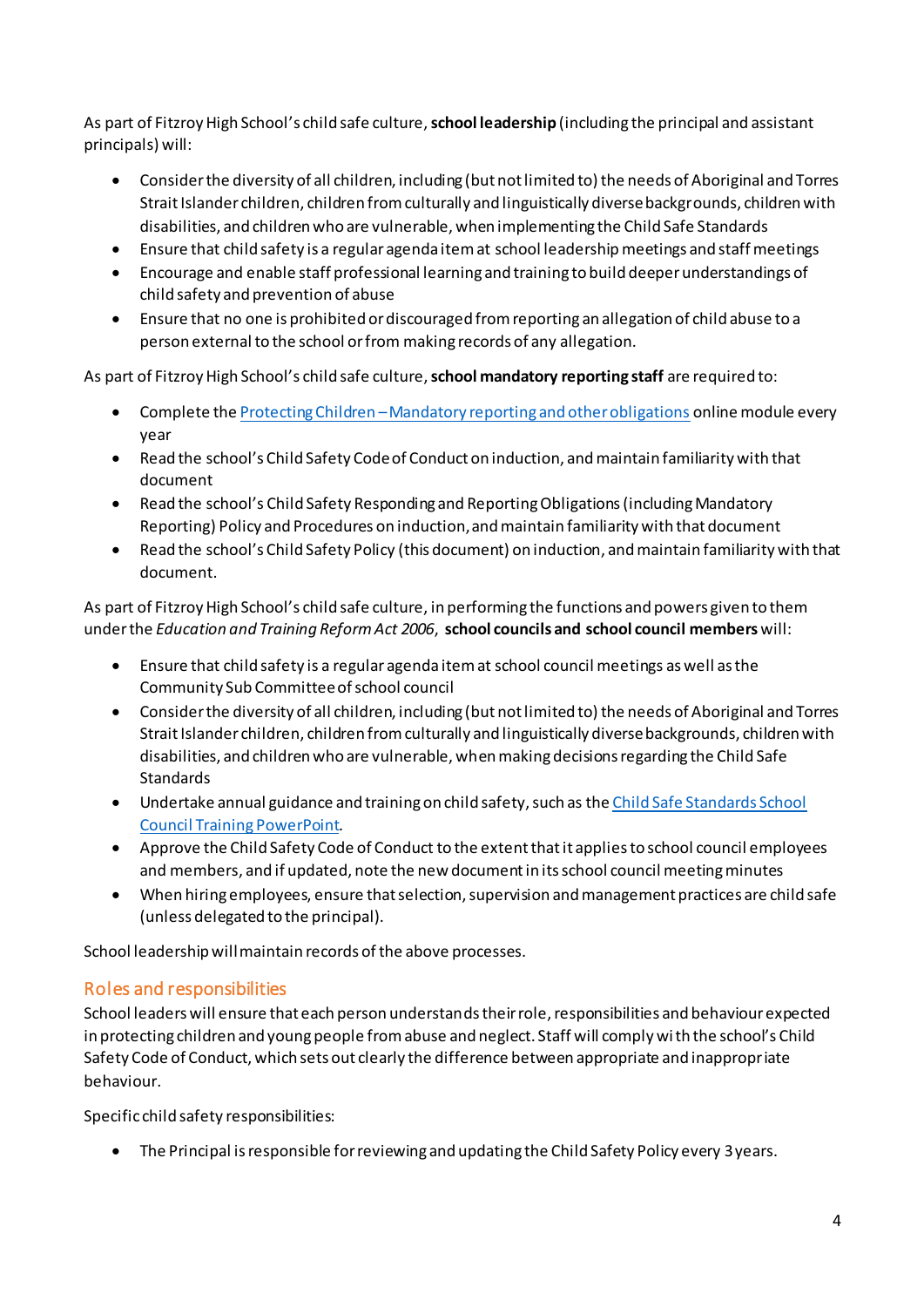- The Principal and the Wellbeing Leader (Child Safety Officer/Leader) are responsible for monitoring the school's compliance with the Child Safety Policy. The school community should approach the Principal if they have any concerns about the school's compliance with the Child Safety Policy.
- The Wellbeing Leader(Child SafetyOfficer/Leader) is responsible for informing the school community about this policy, and making it publicly available.
- Other specific roles and responsibilities are named in Fitzroy High School's other child safety policies and procedures, including the Child Safety Code of Conduct, Child Safety Responding and Reporting Obligations (including Mandatory Reporting) Policy and Procedures, the Key Activities of a Child Safety Officer/Leader and risk assessment register.

### Recruitment

Fitzroy High School follows the Department's Recruitment in Schools guide to ensure child safe recruitment practices, available on the [Department'](https://www.education.vic.gov.au/hrweb/careers/Pages/recruitinsch.aspx)s website.

All prospective volunteers are required to comply with our school's Volunteers Policy, including in relation to assessing the suitability of prospective volunteers and obtaining checks required under this policy.

# Training and supervision

Training and education is important to ensure that everyone in the school understands that child safety is everyone's responsibility.

Our school culture aims for all staff and volunteers (in addition to parents/carers and children) to feel confident and comfortable in coming forward with any allegations or suspicions of child abuse or child safety concerns. We train our staff and volunteers to identify, assess, and minimise risks of child abuse and to detect potential signs of child abuse. This training occurs annually or more often as required.

We also support our staff and volunteers through ongoing supervision to develop their skills to protect children from abuse, to promote the cultural safety of Aboriginal and Torres Strait Islander children and children from linguistically and/or diverse backgrounds, and the safety of children with a disability and vulnerable children.

New employees and volunteers will be inducted into the school, including by being referred to the Child Safety Policy (this document), the Child Safety Code of Conduct, and the Child Safety Responding and Reporting Obligations (including Mandatory Reporting) Policy and Procedures on the school website. These documents are included in the Staff Handbook. They will also be supervised regularly to ensure they understand our school's commitment to child safety, and that their behaviour towards children is safe and appropriate. All employees of our school will be monitored and assessed via regular performance review to ensure their continuing suitability for child-connected work. Any inappropriate behaviour will be reported by school staff to the Principal or Assistant Principal and will be managed in accordance with Fitzroy High School's Child Safety Responding and Reporting Obligations(including Mandatory Reporting) Policy and Procedures where required.

### Reporting a child safety concern or complaint

The school has clear expectations for all staff and volunteersin making a report about a child or young person who may be in need of protection. All staff (including school council employees) must follow the school's Child Safety Responding and Reporting Obligations (including Mandatory Reporting) Policy and Procedures, including following th[e Four Critical Actions for Schools](https://www.education.vic.gov.au/Documents/about/programs/health/protect/FourCriticalActions_ChildAbuse.pdf)if there is an incident, disclosure or suspicion of child abuse. Immediate actionsshould include reporting their concerns to DHHS Child Protection, Victoria Police and/or another appropriate agency and notifying the principal or a member of the school leadership team of their concerns and the reasons for those concerns.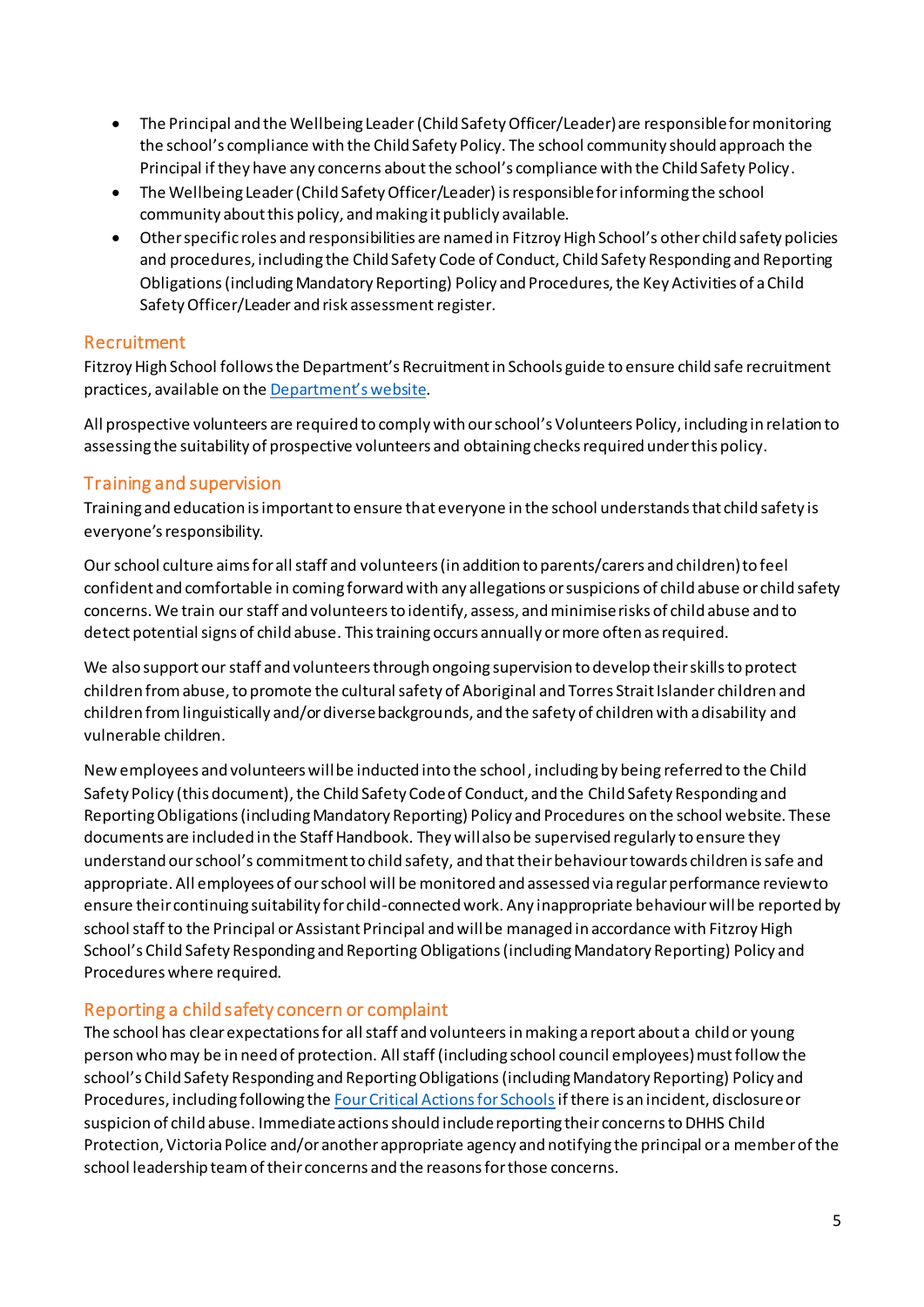Fitzroy High School will never prohibit or discourage school staff from reporting an allegation of child abuse. The school will always take action to respond to a complaint in accordance with the school's Child Safety Responding and ReportingObligations (including Mandatory Reporting) Policy and Procedures. In accordance with Action 4 of the Four Critical Actions for Schools, Fitzroy High School will provide ongoing support for students affected by child abuse.

The Child Safety Responding and ReportingObligations(including Mandatory Reporting) Policy and Procedures can be found a[t https://fitzroyhs.vic.edu.au](https://fitzroyhs.vic.edu.au/wp-content/uploads/2020/02/FHS-Child-Safety-Responding-and-Reporting-Obligations-including-Mandatory-Reporting-Policy-and-Procedure-december-2019.pdf)

### Risk reduction and management

Fitzroy High School believes the wellbeing of children and young people is paramount, and is vigilant in ensuring proper risk management processes, found in the school'srisk assessment register. The school recognises there are potential risks to children and young people and will take a risk management approach by undertaking preventative measures.

We will identify and mitigate the risks of child abuse in school environments by taking into account the nature of each school environment, the activities expected to be conducted in that environment and the characteristics and needs of all children expected to be present in that environment.

Fitzroy High School monitors and evaluates the effectiveness of the actions it takes to reduce or remove risks to child safety, more information can be found in the school's risk assessment register.

### Listening to, communicating with and empowering children

Fitzroy High School has developed a safe, inclusive and supportive environment that involves and communicates with children, young people and their parents/carers. We encourage child and parent/carer involvement and engagement that informs safe school operations and builds the capability of children and parents/carers to understand their rights and their responsibilities. Our school is committed to supporting and encouraging students to use their voice to raise and share their concerns with a trusted adult at any time of need. Students can access information on how to report abuse at school reception and the Wellbeing Office. Information is also displayed in team areas.

When the school is gathering information in relation to a complaint about alleged misconduct with or abuse of a child, the school will listen to the complainant's account and take them seriously, check understanding and keep the child (and/or their parents/carers, as appropriate) informed about progress.

The school will promote the Child Safe Standards in ways that are readily accessible, easy to understand, and user-friendly to children, including:

- All of our child safety policies and procedures will be available for the students and parents at Fitzroy High School to read on the school website, Compass and hard copies at the school reception
- PROTECT Child Safety posters will be displayed across the school
- School newsletters will inform students and the school community about the school's commitment to child safety, and strategies or initiatives that the school is taking to ensure student safety
- The school promotes the Child Safe Standards through the Advisory and Health programs

The school will use its health and wellbeing programs to deliver appropriate education to its students about:

- standards of behaviour for students attending the school;
- healthy and respectful relationships (including sexuality);
- resilience; and
- child abuse awareness and prevention.
- Respectful Relationships program in Advisory and Health classes